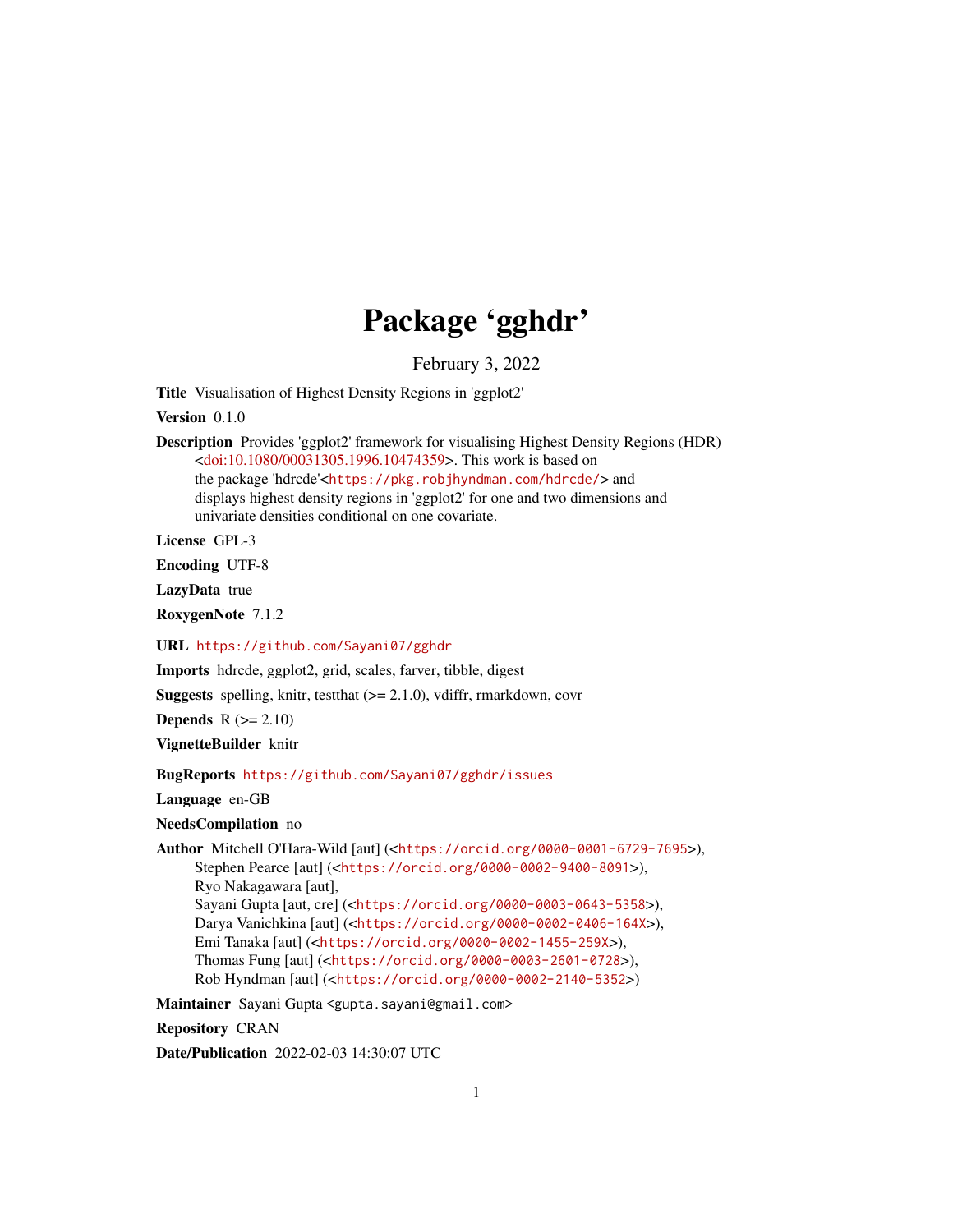### <span id="page-1-0"></span>R topics documented:

| Index |  |
|-------|--|
|       |  |

gghdr-package *gghdr: Visualisation of Highest Density Regions in 'ggplot2'*

#### **Description**

Provides 'ggplot2' framework for visualising Highest Density Regions (HDR) <doi:10.1080/00031305.1996.10474359>. This work is based on the package 'hdrcde'<https://pkg.robjhyndman.com/hdrcde/> and displays highest density regions in 'ggplot2' for one and two dimensions and univariate densities conditional on one covariate.

#### Author(s)

Maintainer: Sayani Gupta <gupta.sayani@gmail.com> [\(ORCID\)](https://orcid.org/0000-0003-0643-5358)

Authors:

- Mitchell O'Hara-Wild <mail@mitchelloharawild.com> [\(ORCID\)](https://orcid.org/0000-0001-6729-7695)
- Stephen Pearce [\(ORCID\)](https://orcid.org/0000-0002-9400-8091)
- Ryo Nakagawara <ryonakagawara@gmail.com>
- Darya Vanichkina <d.vanichkina@gmail.com> [\(ORCID\)](https://orcid.org/0000-0002-0406-164X)
- Emi Tanaka <dr.emi.tanaka@gmail.com> [\(ORCID\)](https://orcid.org/0000-0002-1455-259X)
- Thomas Fung <thomas.fung.dr@gmail.com> [\(ORCID\)](https://orcid.org/0000-0003-2601-0728)
- Rob Hyndman <Rob.Hyndman@monash.edu> [\(ORCID\)](https://orcid.org/0000-0002-2140-5352)

#### See Also

Useful links:

- <https://github.com/Sayani07/gghdr>
- Report bugs at <https://github.com/Sayani07/gghdr/issues>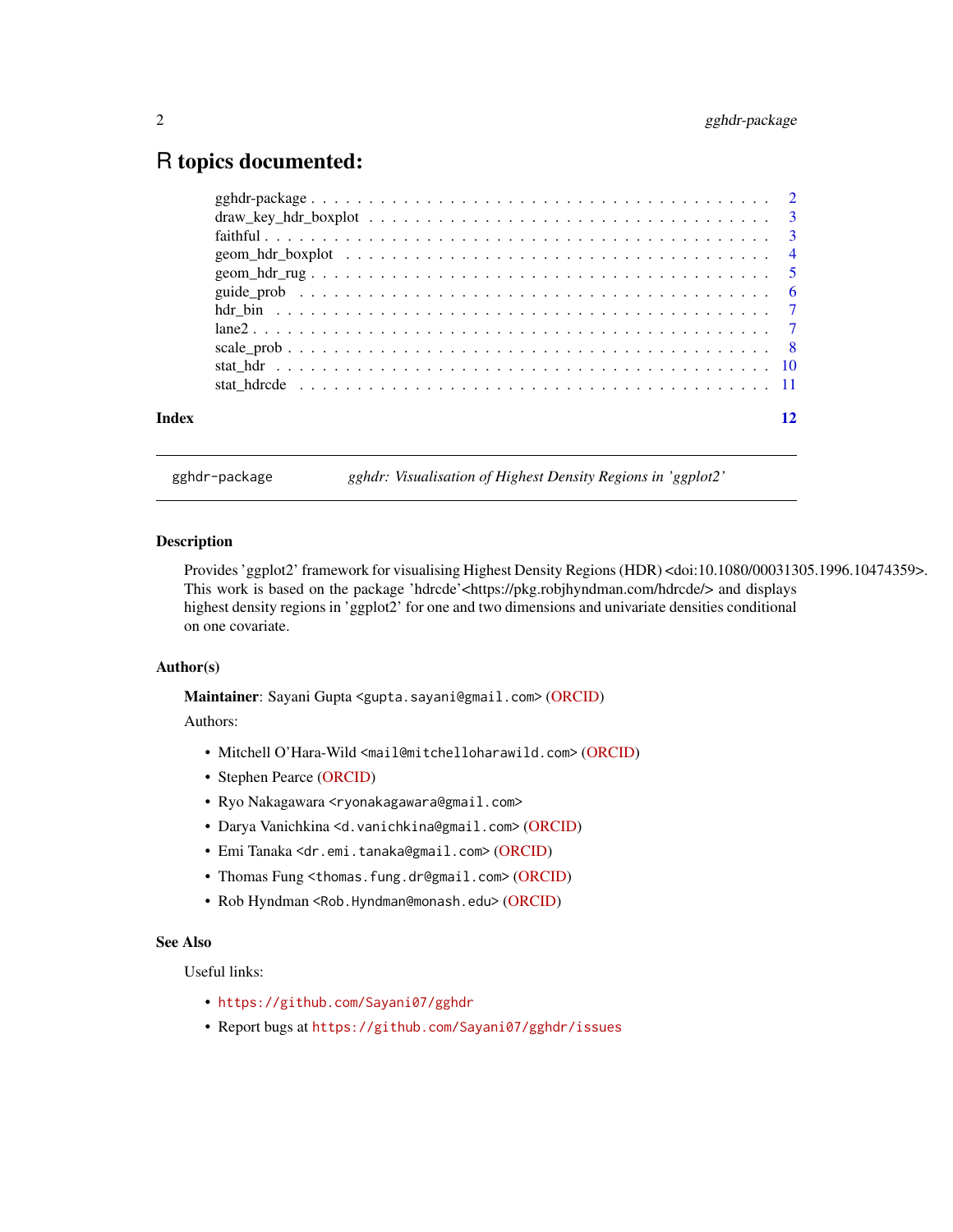<span id="page-2-0"></span>draw legend key for HDR box plot

#### Usage

```
draw_key_hdr_boxplot(data, params, size)
```
#### Arguments

| data   | data               |
|--------|--------------------|
| params | parameters         |
| size   | size of legend key |

faithful *Example dataframe for gghdr*

#### Description

Example dataframe for gghdr

#### Usage

data(faithful)

#### Format

This contains the 'Old Faithful Geyser' data used in the examples in README and vignettes.

The variables are as follows:

- eruptions. Eruption time in mins
- waiting. Waiting time to next eruption in mins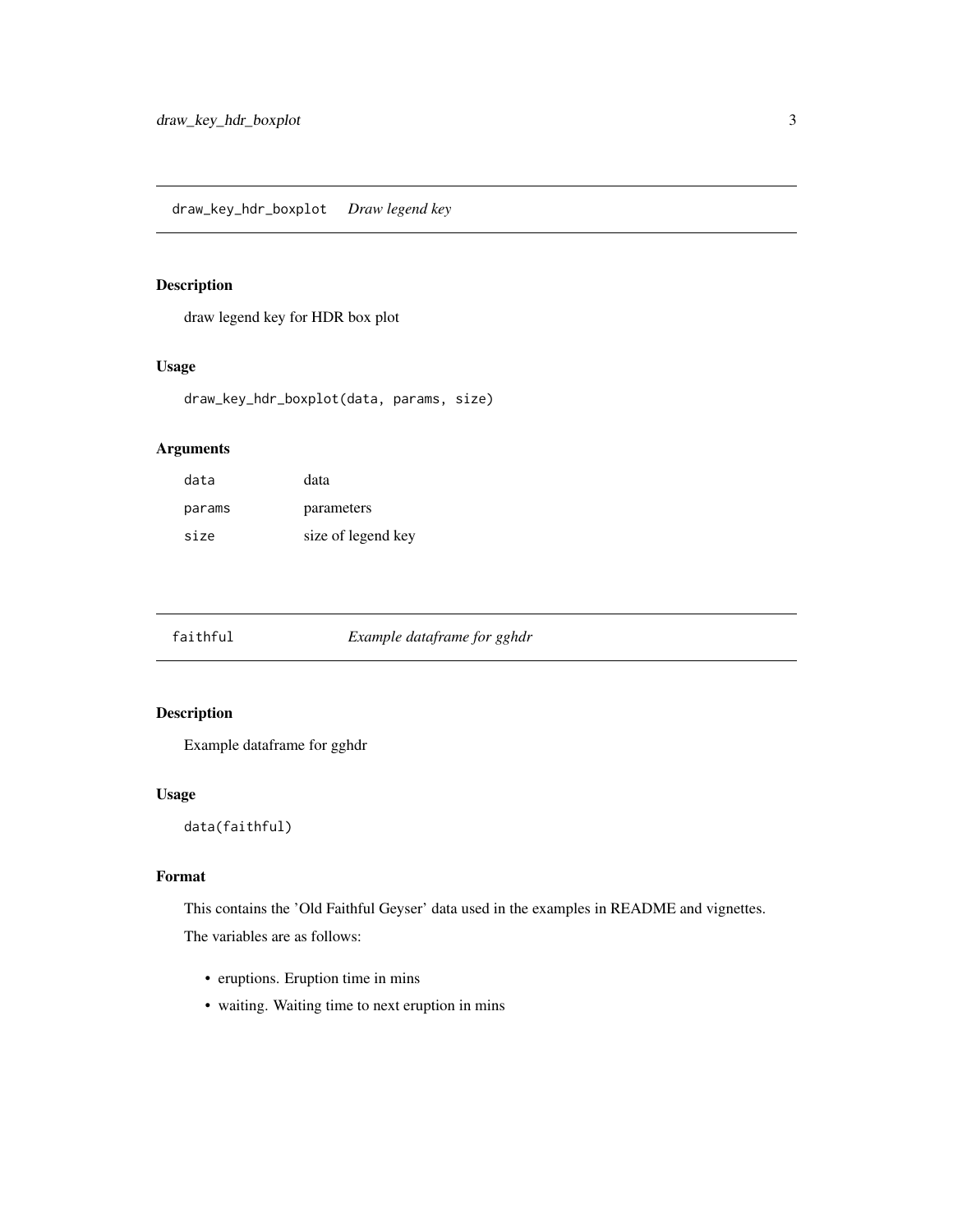<span id="page-3-0"></span>Box plot for the highest density region

#### Usage

```
geom_hdr_boxplot(
 mapping = NULL,
 data = NULL,
 stat = "hdrcde",
 position = "dodge2",
  ...,
  varwidth = FALSE,
 na.rm = FALSE,
  show.legend = NA,
 inherit.aes = TRUE,
 prob = c(0.5, 0.95, 0.99)
)
```
#### Arguments

| mapping  | Set of aesthetic mappings created by aes() or aes_(). If specified and inherit.aes<br>= TRUE (the default), it is combined with the default mapping at the top level of<br>the plot. You must supply mapping if there is no plot mapping. |
|----------|-------------------------------------------------------------------------------------------------------------------------------------------------------------------------------------------------------------------------------------------|
| data     | The data to be displayed in this layer. There are three options:                                                                                                                                                                          |
|          | If NULL, the default, the data is inherited from the plot data as specified in the<br>call to $ggplot()$ .                                                                                                                                |
|          | A data frame, or other object, will override the plot data. All objects will be<br>fortified to produce a data frame. See fortify() for which variables will be<br>created.                                                               |
|          | A function will be called with a single argument, the plot data. The return<br>value must be a data. frame, and will be used as the layer data. A function<br>can be created from a formula (e.g. $\sim$ head(.x, 10)).                   |
| stat     | The statistical transformation to use on the data for this layer, as a string.                                                                                                                                                            |
| position | Position adjustment, either as a string, or the result of a call to a position adjust-<br>ment function.                                                                                                                                  |
| .        | Other arguments passed on to layer (). These are often aesthetics, used to set<br>an aesthetic to a fixed value, like colour = "red" or size = 3. They may also<br>be parameters to the paired geom/stat.                                 |
| varwidth | width, Default: FALSE                                                                                                                                                                                                                     |
| na.rm    | If FALSE, the default, missing values are removed with a warning. If TRUE,<br>missing values are silently removed.                                                                                                                        |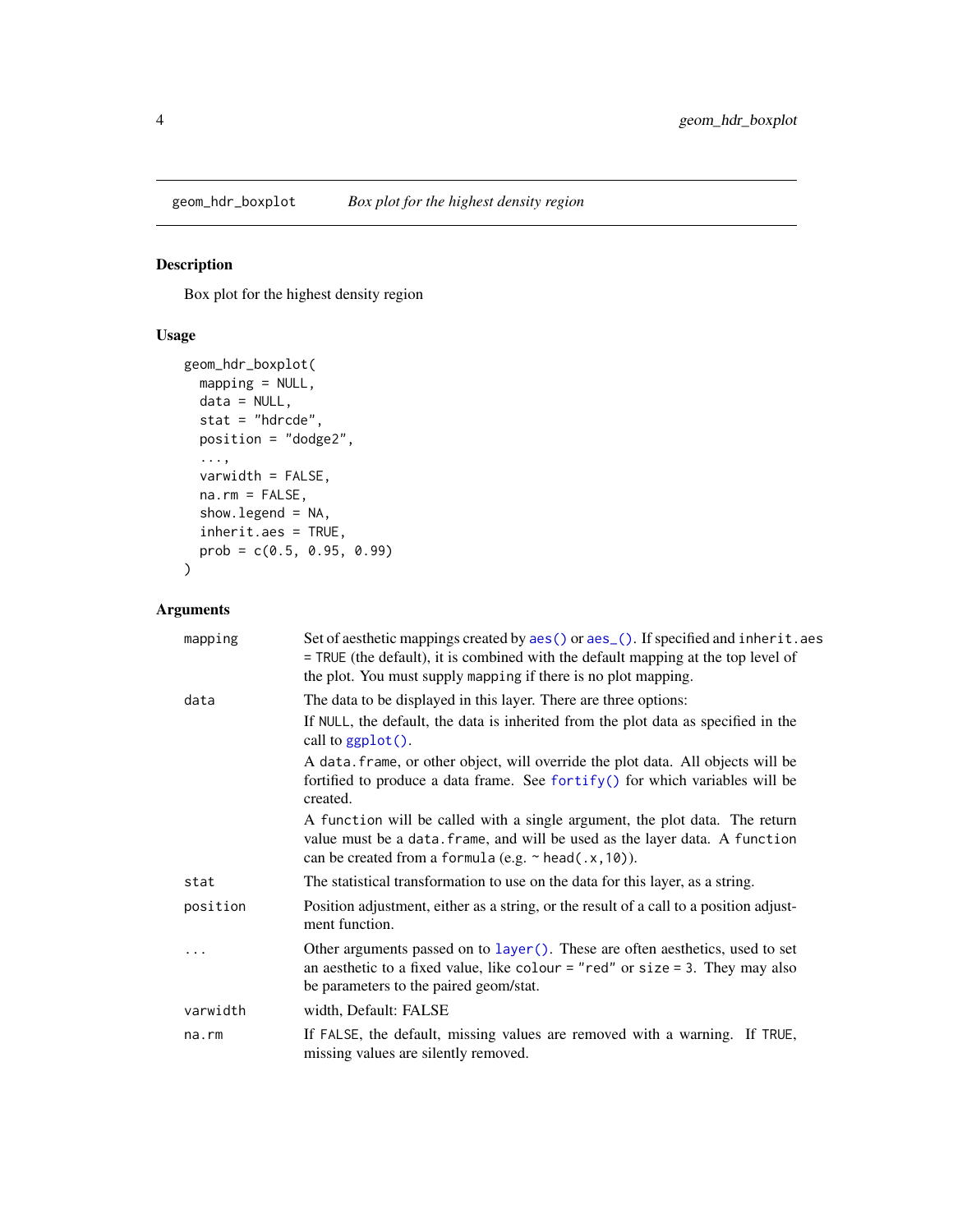<span id="page-4-0"></span>

| show.legend | logical. Should this layer be included in the legends? NA, the default, includes if<br>any aesthetics are mapped. FALSE never includes, and TRUE always includes. It<br>can also be a named logical vector to finely select the aesthetics to display. |
|-------------|--------------------------------------------------------------------------------------------------------------------------------------------------------------------------------------------------------------------------------------------------------|
| inherit.aes | If FALSE, overrides the default aesthetics, rather than combining with them.<br>This is most useful for helper functions that define both data and aesthetics and                                                                                      |
|             | shouldn't inherit behaviour from the default plot specification, e.g. borders().                                                                                                                                                                       |
| prob        | Probability coverage required for HDRs, Default: $c(0.5, 0.95, 0.99)$                                                                                                                                                                                  |

#### Details

Calculates and plots the box plot of highest density regions.

#### Value

A [ggplot2::Geom] representing a highest density region box plot geometry which can be added to a [ggplot()] object.

#### Examples

```
library(ggplot2)
```

```
ggplot(faithful, aes(y = eruptions)) +
  geom_hdr_boxplot()
ggplot(faithful, aes(y = eruptions, x= waiting)) +geom_hdr_boxplot(fill="steelblue")
```
geom\_hdr\_rug *Rug plot for the highest density region*

#### Description

rug visualization for HDR plot

#### Usage

```
geom_hdr_rug(
 mapping = NULL,
  data = NULL,stat = "hdr",position = "identity",
  ...,
  na.rm = FALSE,
  show.legend = NA,
  inherit.aes = TRUE,
  sides = "bl",rug\_width = unit(0.03, "npc"),prob = c(0.5, 0.95, 0.99)
\mathcal{E}
```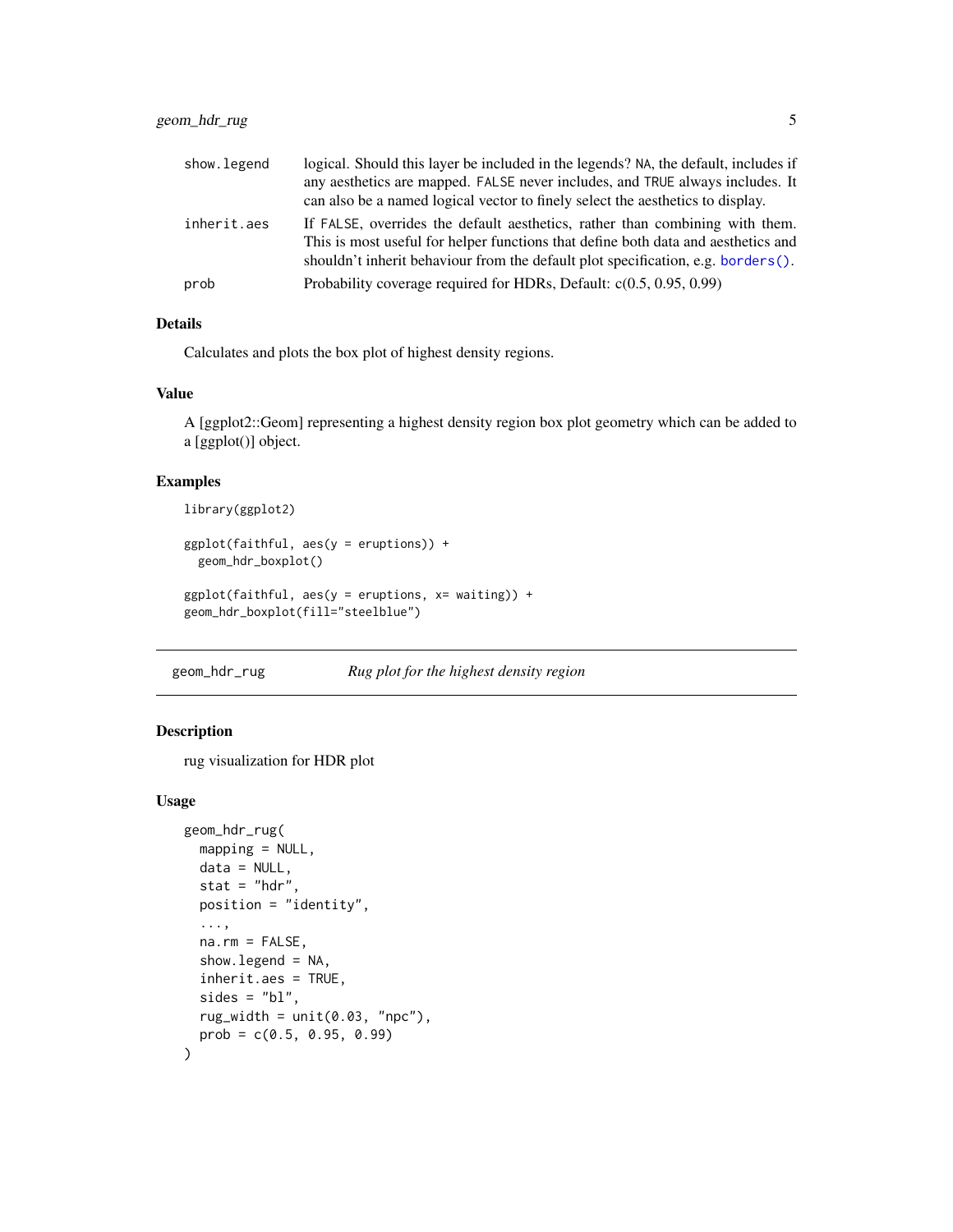#### <span id="page-5-0"></span>Arguments

| mapping      | Default: NULL                                  |
|--------------|------------------------------------------------|
| data         | data                                           |
| stat         | stat                                           |
| position     | Default: "identity"                            |
|              |                                                |
| $na$ . $rm$  | Default: FALSE                                 |
| show. legend | Default: NA                                    |
| inherit.aes  | Default: TRUE                                  |
| sides        | position to put rugs                           |
| rug_width    | width of rugs, Default: $unit(0.03, "npc")$    |
| prob         | PARAM_DESCRIPTION, Default: c(0.5, 0.95, 0.99) |

#### Value

Calculates and plots the rug plot of highest density regions.

#### Examples

```
library(ggplot2)
```

```
ggplot(faithful, aes(x = waiting, y = eruptions)) +geom_point() +
  geom_hdr_rug()
```

| guide_prob | Probability shade bar guide |  |  |
|------------|-----------------------------|--|--|
|            |                             |  |  |

#### Description

The guide shows the colour scales mapped to different probability coverage required for HDRs

#### Usage

```
guide_prob(title = waiver(), \dots)
```
#### Arguments

| title | A character string or expression indicating a title of guide. If NULL, the title is |
|-------|-------------------------------------------------------------------------------------|
|       | not shown. By default (waiver ()), the name of the scale object or the name         |
|       | specified in $\text{ labs}()$ is used for the title.                                |
| .     | Further arguments passed onto either guide colourbar or guide legend                |

#### Value

A guide object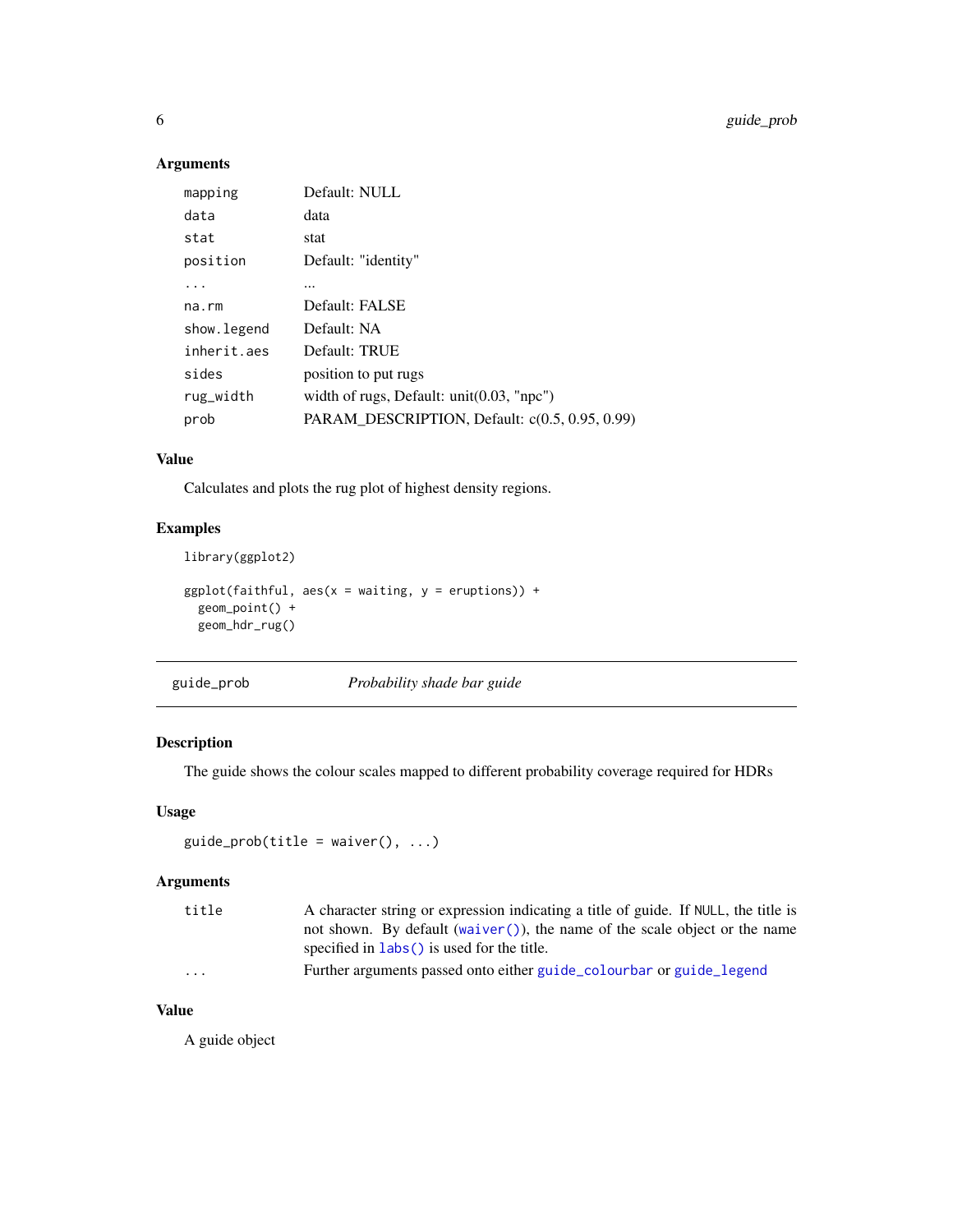<span id="page-6-0"></span>

Binning highest density regions in one or two dimensions

#### Usage

 $\text{hdr\_bin}(x, y = \text{NULL}, \text{prob} = c(0.5, 0.9, 0.99), ...)$ 

#### Arguments

| x    | Numeric vector                         |
|------|----------------------------------------|
|      | Numeric vector of same length as x.    |
| prob | Probability coverage required for HDRs |
|      |                                        |

#### Value

probability coverage for each element of the numeric vectors.

#### Examples

```
library(ggplot2)
```

```
ggplot(data = faithful, aes(x = waiting, y = eruptions)) +geom\_point(aes(colour = hdr\_bin(x = waiting, y = eruptions)))
```
lane2 *Example dataframe for gghdr*

#### Description

Example dataframe for gghdr

#### Usage

data(lane2)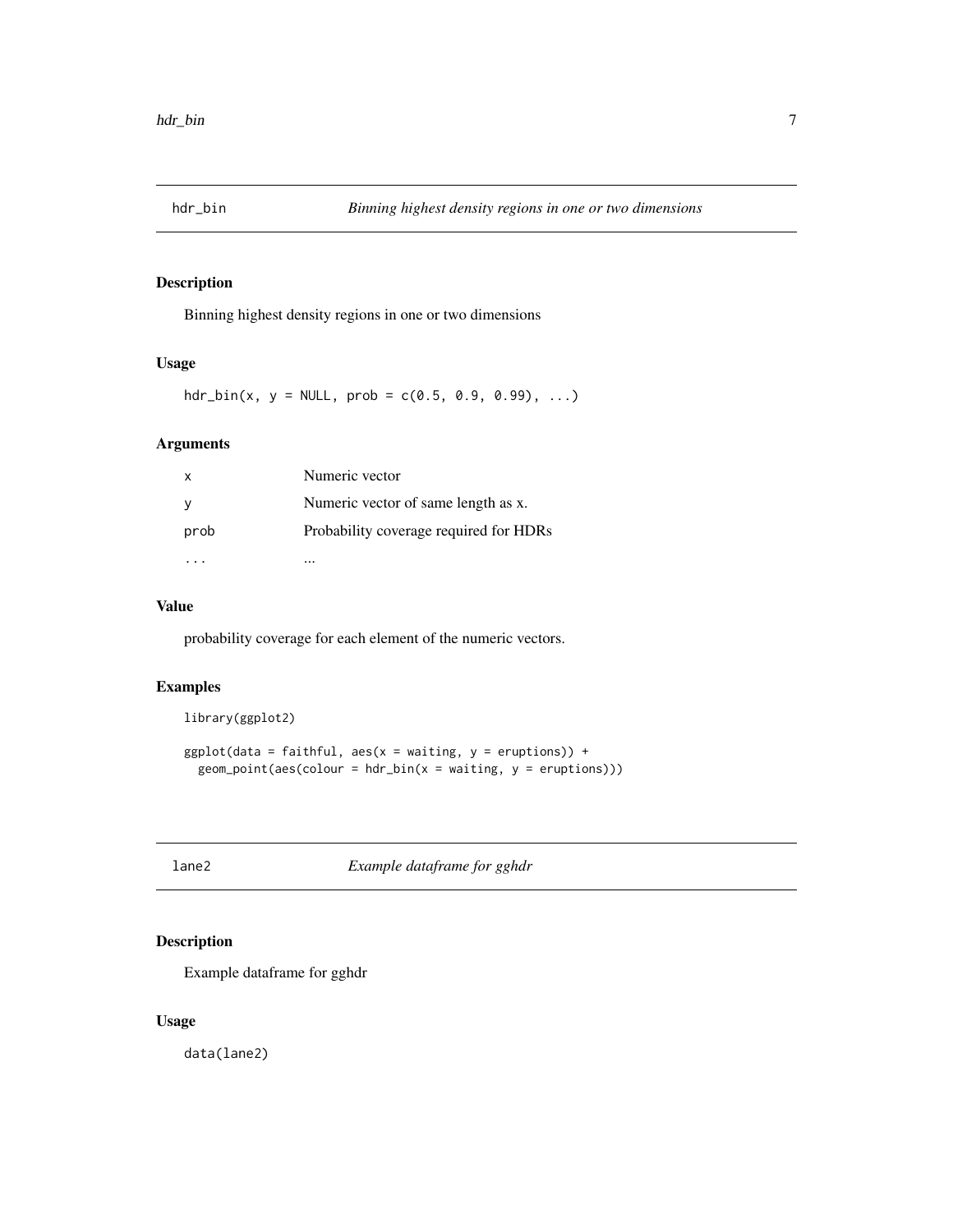#### <span id="page-7-0"></span>Format

This contains the 'lane2' data from the 'hdrcde' package and is used in the examples in README and vignettes.

The variables are as follows:

- flow. a numeric vector giving the traffic flow in vehicles per lane per hour
- speed. a numeric vector giving he speed in miles per hour

scale\_prob *Probability colour scales*

#### Description

This set of scales defines new scales for prob geometries equivalent to the ones already defined by ggplot2. This allows the shade of confidence intervals to work with the legend output.

#### Usage

scale\_prob\_identity(..., guide = "prob")

#### Arguments

| Arguments passed on to continuous_scale                                                                                                                                                                                 |
|-------------------------------------------------------------------------------------------------------------------------------------------------------------------------------------------------------------------------|
| scale_name The name of the scale that should be used for error messages as-<br>sociated with this scale.                                                                                                                |
| palette A palette function that when called with a numeric vector with values<br>between 0 and 1 returns the corresponding output values (e.g., scales: : area_pal()).                                                  |
| name The name of the scale. Used as the axis or legend title. If waiver(), the<br>default, the name of the scale is taken from the first mapping used for that<br>aesthetic. If NULL, the legend title will be omitted. |
| breaks One of:                                                                                                                                                                                                          |
| • NULL for no breaks                                                                                                                                                                                                    |
| • waiver () for the default breaks computed by the transformation object                                                                                                                                                |
| • A numeric vector of positions                                                                                                                                                                                         |
| • A function that takes the limits as input and returns breaks as output<br>(e.g., a function returned by scales: : extended_breaks()). Also ac-<br>cepts rlang lambda function notation.                               |
| minor_breaks One of:                                                                                                                                                                                                    |
| • NULL for no minor breaks                                                                                                                                                                                              |
| • waiver () for the default breaks (one minor break between each major<br>break)                                                                                                                                        |
| • A numeric vector of positions                                                                                                                                                                                         |
| • A function that given the limits returns a vector of minor breaks. Also<br>accepts rlang lambda function notation.                                                                                                    |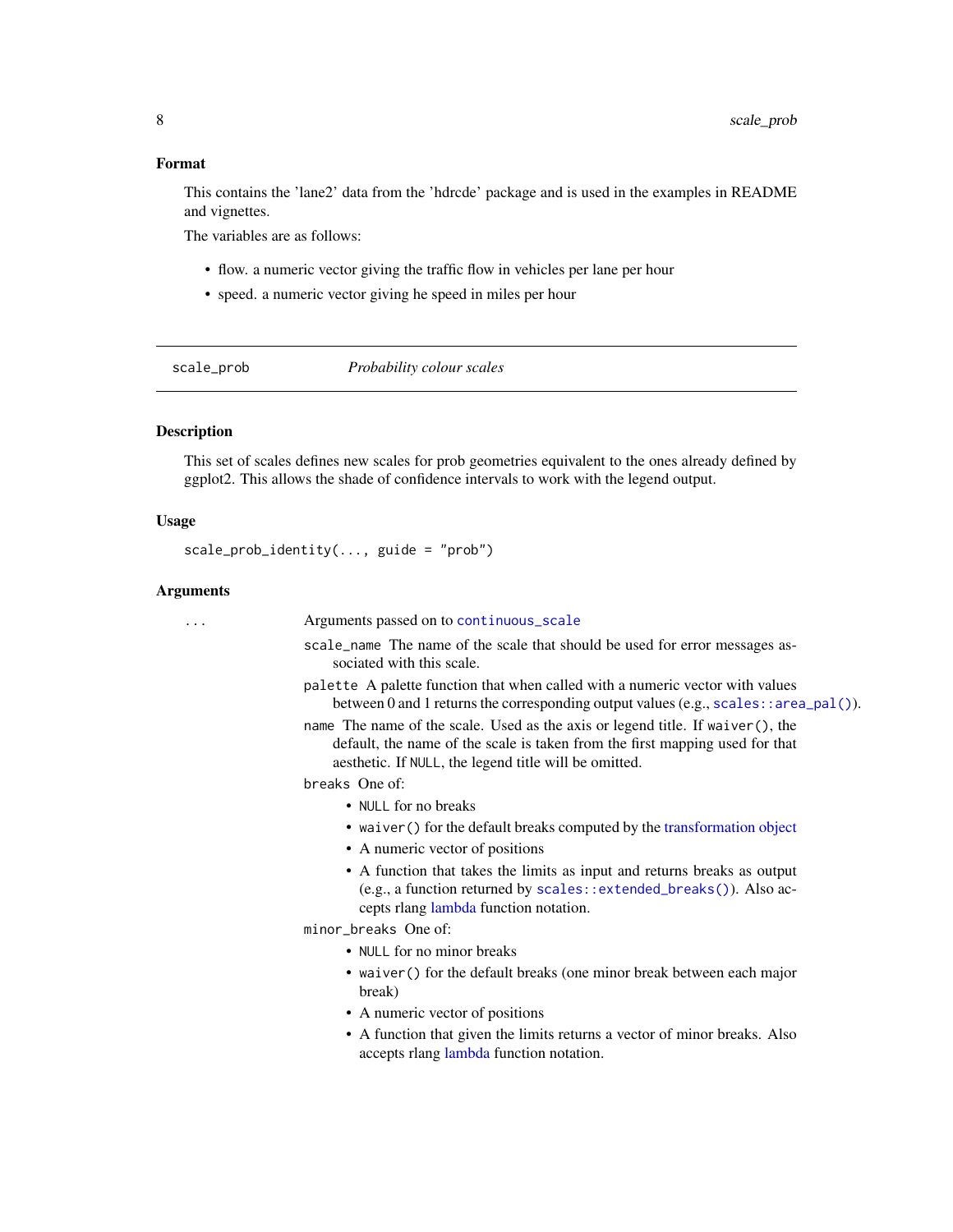<span id="page-8-0"></span>n.breaks An integer guiding the number of major breaks. The algorithm may choose a slightly different number to ensure nice break labels. Will only have an effect if breaks = waiver(). Use NULL to use the default number of breaks given by the transformation.

labels One of:

- NULL for no labels
- waiver() for the default labels computed by the transformation object
- A character vector giving labels (must be same length as breaks)
- A function that takes the breaks as input and returns labels as output. Also accepts rlang [lambda](#page-0-0) function notation.

limits One of:

- NULL to use the default scale range
- A numeric vector of length two providing limits of the scale. Use NA to refer to the existing minimum or maximum
- A function that accepts the existing (automatic) limits and returns new limits. Also accepts rlang [lambda](#page-0-0) function notation. Note that setting limits on positional scales will remove data outside of the limits. If the purpose is to zoom, use the limit argument in the coordinate system (see [coord\\_cartesian\(\)](#page-0-0)).
- rescaler A function used to scale the input values to the range [0, 1]. This is always [scales::rescale\(\)](#page-0-0), except for diverging and n colour gradients (i.e., [scale\\_colour\\_gradient2\(\)](#page-0-0), [scale\\_colour\\_gradientn\(\)](#page-0-0)). The rescaler is ignored by position scales, which always use scales:: rescale(). Also accepts rlang [lambda](#page-0-0) function notation.
- oob One of:
	- Function that handles limits outside of the scale limits (out of bounds). Also accepts rlang [lambda](#page-0-0) function notation.
	- The default ([scales::censor\(\)](#page-0-0)) replaces out of bounds values with NA.
	- [scales::squish\(\)](#page-0-0) for squishing out of bounds values into range.
	- [scales::squish\\_infinite\(\)](#page-0-0) for squishing infinite values into range.
- trans For continuous scales, the name of a transformation object or the object itself. Built-in transformations include "asn", "atanh", "boxcox", "date", "exp", "hms", "identity", "log", "log10", "log1p", "log2", "logit", "modulus", "probability", "probit", "pseudo\_log", "reciprocal", "reverse", "sqrt" and "time".

A transformation object bundles together a transform, its inverse, and methods for generating breaks and labels. Transformation objects are defined in the scales package, and are called <name>\_trans (e.g., [scales::boxcox\\_trans\(\)](#page-0-0)). You can create your own transformation with [scales::trans\\_new\(\)](#page-0-0).

expand For position scales, a vector of range expansion constants used to add some padding around the data to ensure that they are placed some distance away from the axes. Use the convenience function [expansion\(\)](#page-0-0) to generate the values for the expand argument. The defaults are to expand the scale by 5% on each side for continuous variables, and by 0.6 units on each side for discrete variables.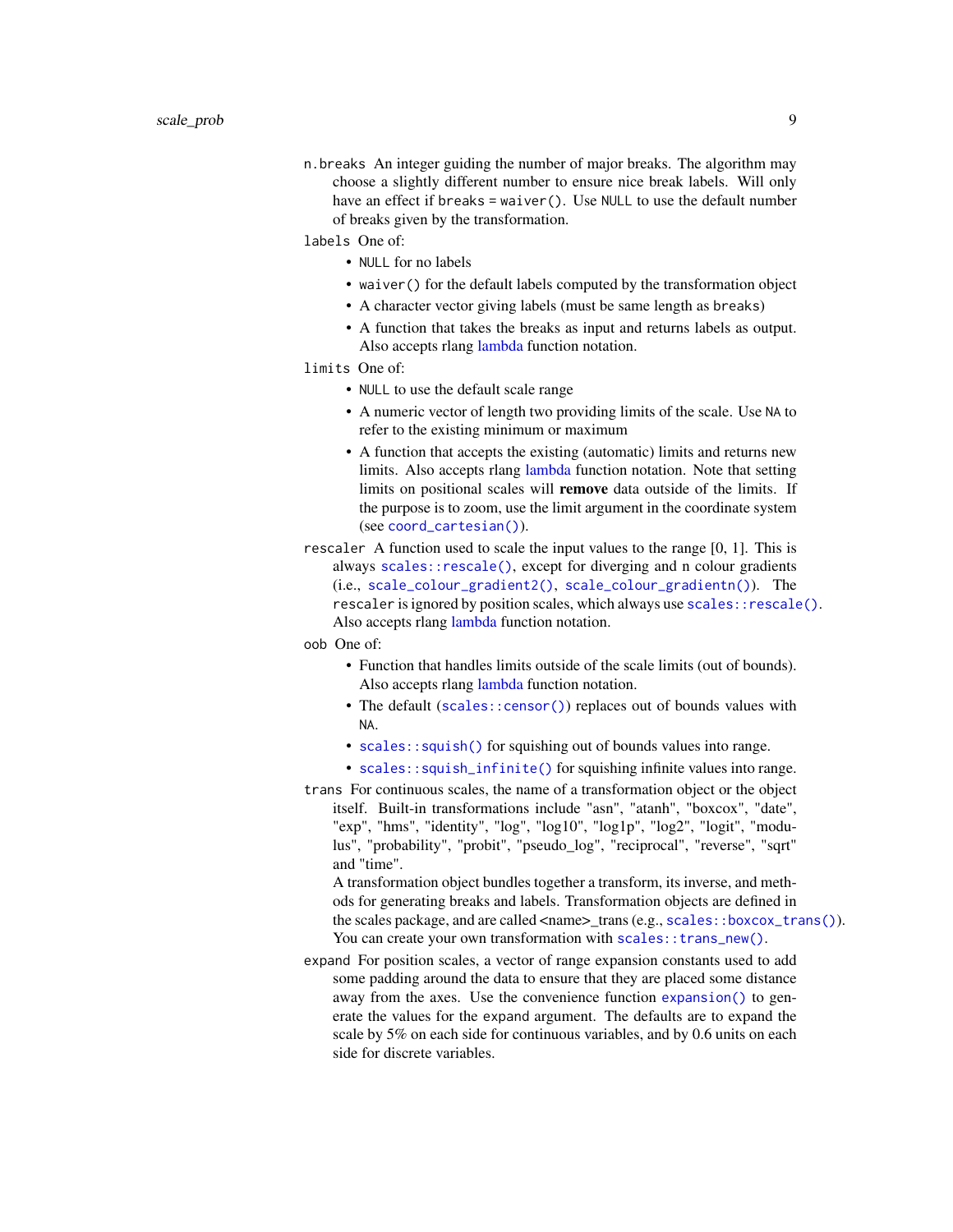<span id="page-9-0"></span>

|       | position For position scales. The position of the axis. Left or right for y |
|-------|-----------------------------------------------------------------------------|
|       | axes, top or bottom for x axes.                                             |
|       | super The super class to use for the constructed scale                      |
| guide | Type of legend. Use "colourbar" for continuous colour bar, or "legend" for  |
|       | discrete colour legend.                                                     |

#### Value

A ggproto object inheriting from '[ggplot2::Scale]'

stat\_hdr *Stat for hdr box and rug plot*

#### Description

calculate components of hdr box and rug plot

#### Usage

```
stat_hdr(
 mapping = NULL,
 data = NULL,geom = "hdr_rug",position = "dodge2",
  ...,
 coef = 1.5,
 na.rm = FALSE,
  show.legend = NA,
  inherit.aes = TRUE
)
```
#### Arguments

| mapping     | Default: NULL                             |
|-------------|-------------------------------------------|
| data        | Default: NULL                             |
| geom        | PARAM_DESCRIPTION, Default: 'hdr_boxplot' |
| position    | PARAM_DESCRIPTION, Default: 'dodge2'      |
|             |                                           |
| coef        | Default: 1.5                              |
| $na$ . $rm$ | Default: FALSE                            |
| show.legend | Default: NA                               |
| inherit.aes | Default: TRUE                             |

#### Value

A [ggplot2::Stat] representing the data transformations with required mappings for plotting HDRs using [geom\_hdr\_boxplot()] and [geom\_hdr\_rug()].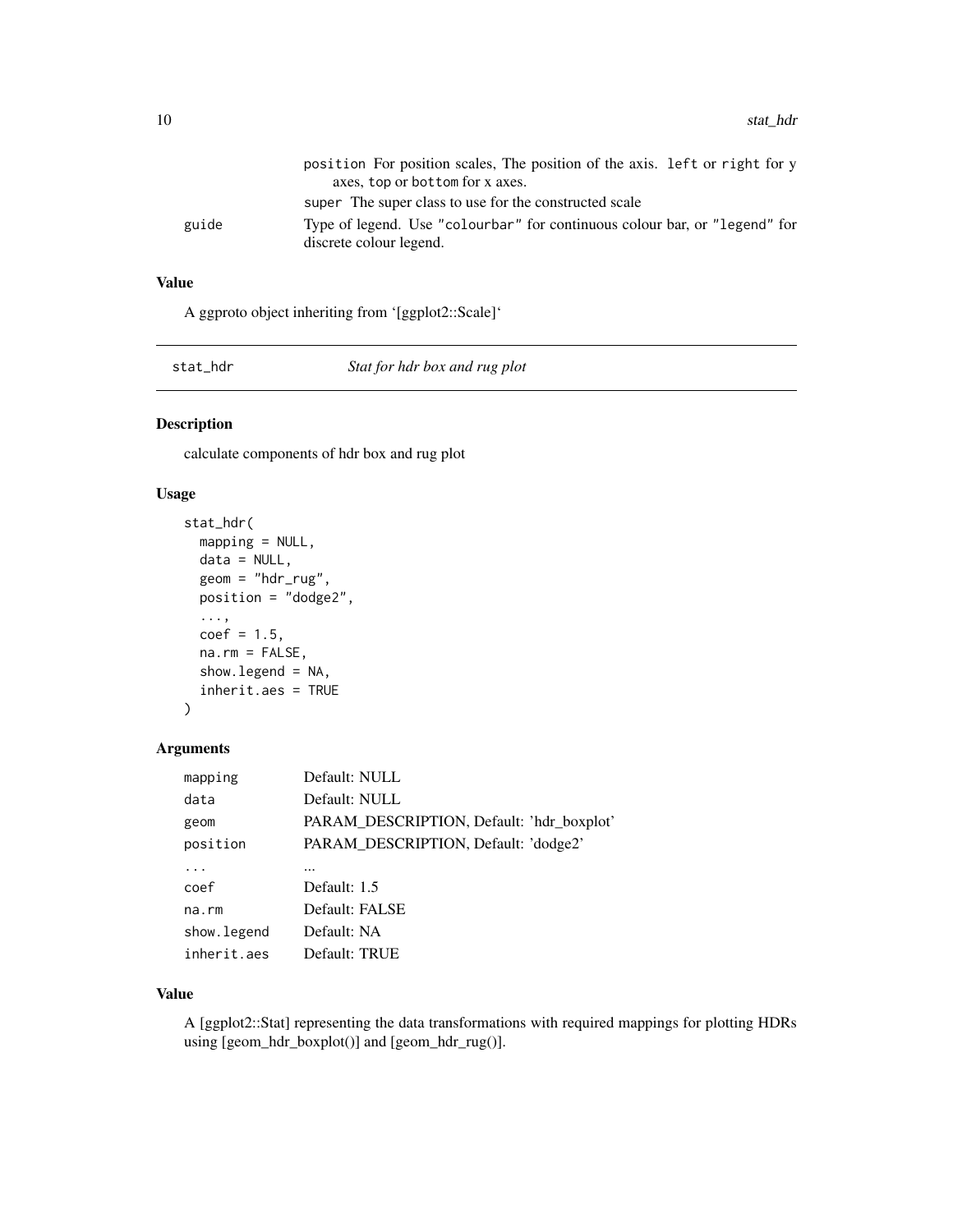<span id="page-10-0"></span>

compute highest density regions continuously over some conditioned variable

#### Usage

```
stat_hdrcde(
 mapping = NULL,
 data = NULL,geom = "hdr_boxplot",
 position = "dodge2",
  ...,
 coef = 1.5,
 na.rm = FALSE,
  show.legend = NA,
  inherit.aes = TRUE
)
```
#### Arguments

| mapping     | Default: NULL                             |
|-------------|-------------------------------------------|
| data        | Default: NULL                             |
| geom        | PARAM_DESCRIPTION, Default: 'hdr_boxplot' |
| position    | PARAM_DESCRIPTION, Default: 'dodge2'      |
|             |                                           |
| coef        | Default: 1.5                              |
| na.rm       | Default: FALSE                            |
| show.legend | Default: NA                               |
| inherit.aes | Default: TRUE                             |

#### Value

A [ggplot2::Stat] representing the data transformations with required mappings for plotting conditional HDRs using [geom\_hdr\_boxplot].